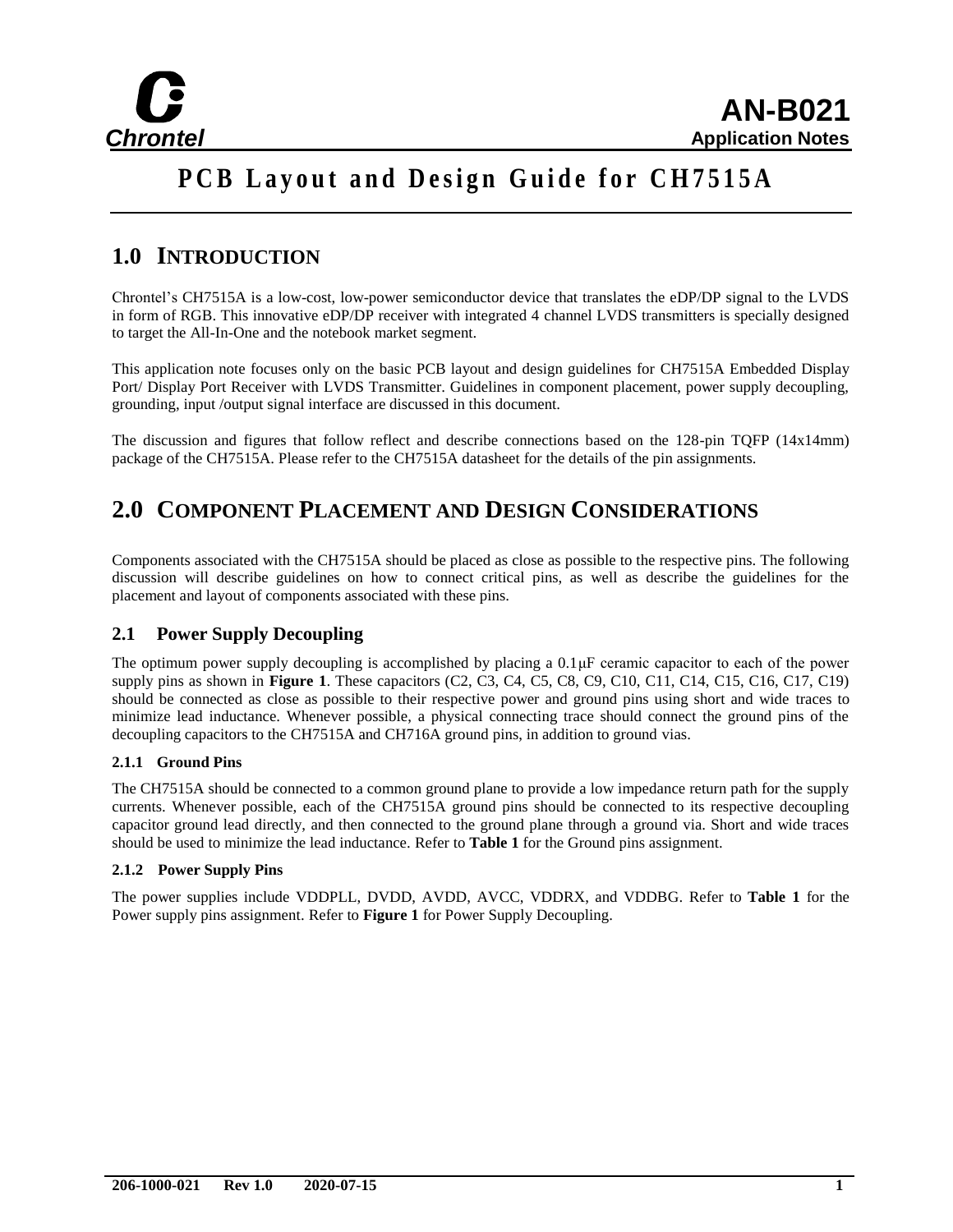| <b>Pin Assignment</b> | $#$ Of Pins | <b>Type</b> | <b>Symbol</b> | <b>Description</b>           |
|-----------------------|-------------|-------------|---------------|------------------------------|
| 3, 5, 112             | 3           | Power       | <b>VDDPLL</b> | PLL Power Supply (1.8V)      |
| 4, 111                | 2           | Ground      | <b>GNDPLL</b> | PLL Ground                   |
| 8,85                  | 2           | Power       | <b>DVDD</b>   | Digital Power Supply (1.8V)  |
| 9,86                  | 2           | Ground      | <b>DGND</b>   | Digital Power Ground         |
| 21, 47, 74            | 3           | Power       | <b>AVDD</b>   | LVDS Power Supply (3.3V)     |
| 22, 48, 73            | 3           | Ground      | <b>AGND</b>   | <b>LVDS</b> Ground           |
| 101                   |             | Power       | <b>AVCC</b>   | Analog Power Supply (3.3V)   |
| 97                    |             | Ground      | <b>AVSS</b>   | Analog Ground                |
| 113, 119, 125         | 3           | Power       | <b>VDDRX</b>  | DP Rx Power Supply (1.8V)    |
| 116, 122              | 2           | Ground      | <b>GNDRX</b>  | DP Rx Ground                 |
| 126                   |             | Power       | <b>VDDBG</b>  | Band-gap Power Supply (1.8V) |
| 128                   |             | Ground      | <b>GNDBG</b>  | <b>Band-gap Ground</b>       |







**Figure 1: Power Supply Decoupling and Distribution**

**Note:** 

- **1. Pease make sure the Voltage of AVCC and AVDD (VCC33) should be given earlier than the DVDD and VDDPLL (VCC18).**
- **2. The RB signal should be given to CH7515A after the powers are stable.**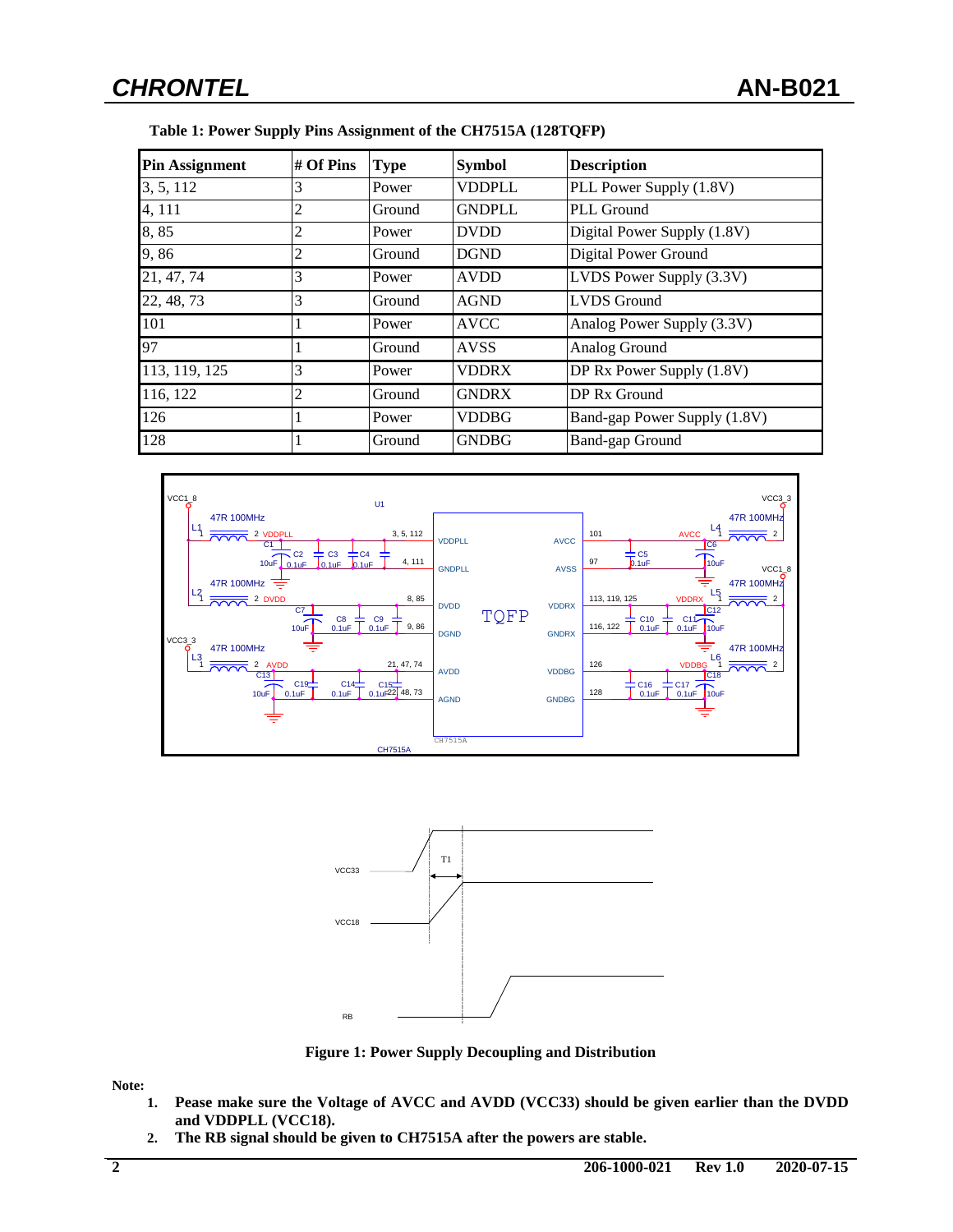- **3. T1 (the VCC18 rise slope time) should not be larger than 2ms**
- **4. The exposed pad, which is the Thermal pad, must be linked to GND.**
- 5. **All the Ferrite Beads described in this document are recommended to have an impedance of less than 0.05 Ohm at DC; 23 Ohm at 25MHz & 47 Ohm at 100MHz. Please refer to Fair Rite part #2743019447 for details or an equivalent part can be used for the diagram.**

#### **2.2 Internal Reference Pins**

#### **• RBIAS pin**

This pin sets the Band-gap Bias Voltage. A 10 K-Ohm, 1% tolerance resistor should be connected between RBIAS and GND as shown in **Figure 2**. A smaller resistance will create less Band-gap Bias voltage. This resistor should be placed with short and wide traces as near as possible to CH7515A. For optimum performance, this signal should not overlay the analog power or analog output signals.



**Figure 2: RBIAS Pin Connection**

#### **2.3 General Control Pins**

#### **• RB**

This pin is the chip reset pin for CH7515A. RB pin, which is internally pulled-up, places the device in the power on reset condition when this pin is low. As shown in **Figure 3,** one 10Kohm resistor is necessary to be pulled high to DVDD (1.8V). One 0.1uf capacitor is recommend to be pulled low to GND. After the powers are stable, please give the chip the RB signal (low to high) As shown in **Figure 1**.

Option1: link RB signal to external GPIO\_PCH signal (1.8V).

Option2: add the level shifter circuits to link RB signal to GPIO\_PCH signal (3.3V).

#### **• XI, XO**

27MHz crystal (±30ppm) can be connected to these pins of XI, XO as the CH7515A optional reference clock input. In PCB design, 27MHz crystal must be placed as close as possible to the XI and XO pins, with traces connected from point to point, overlaying the ground plane. Since the crystal generates timing reference for the CH7515A, it is very important that noise should not couple into these input pins.

The crystal load capacitance, CL, is usually specified in the crystal spec from the vendor. As an example to show the load capacitors, **Figure 3** shows a reference design for crystal circuit design.

#### **• REFCK**

The REFCK is also the optional pin as reference input clock of the CH7515A. The choice is injecting clock 27MHz (3.3V) at this pin as shown in **Figure 3**. For PCB design, the capacitor must be placed as close as possible to the REFCK pin, with traces connected from point to point, overlaying the ground plane.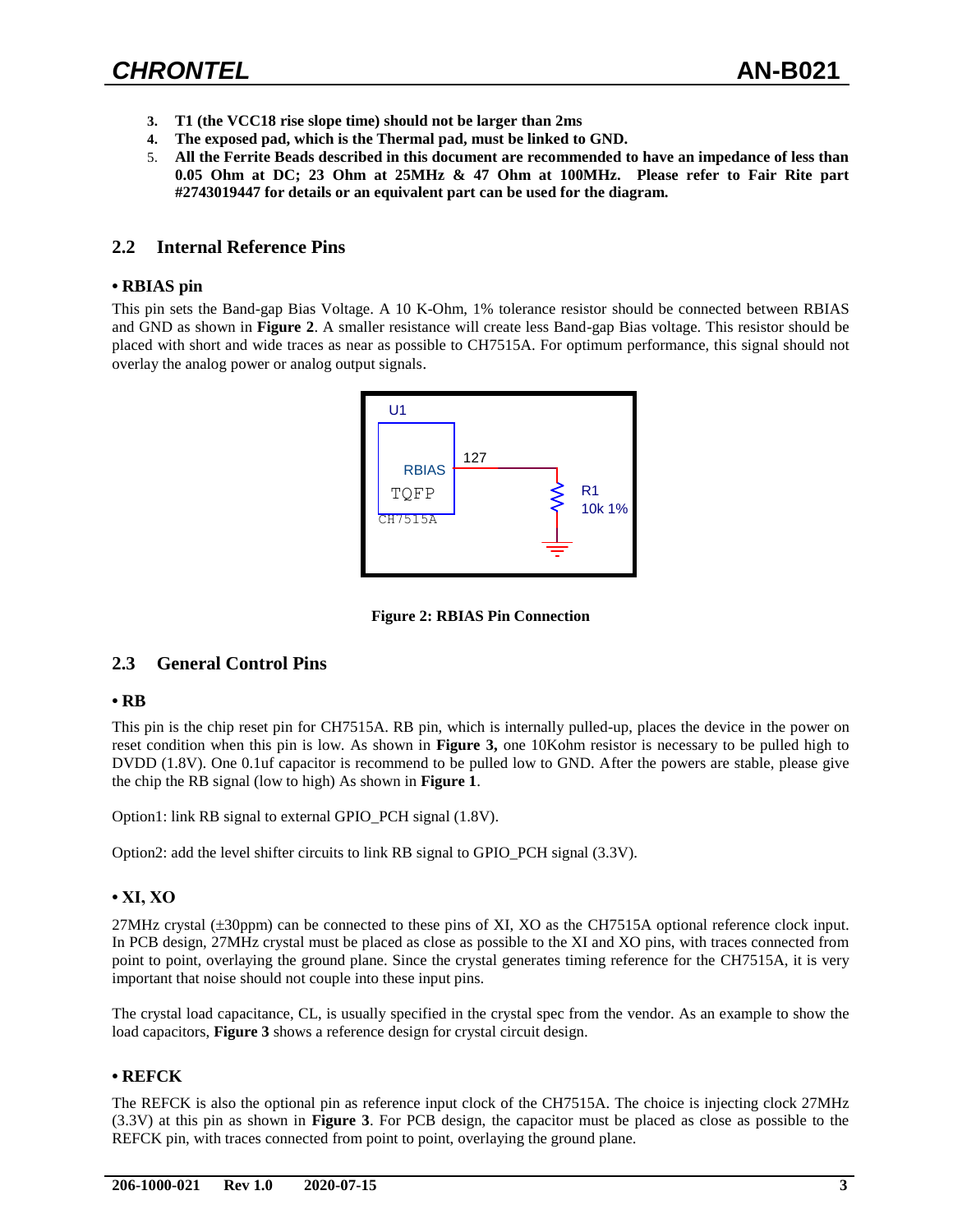

**Figure 3: General Control Pins**

### **2.4 Serial Port Control Pins**

#### **• SPC0 and SPD0**

SPD0 and SPC0 function as a serial interface where SPD0 is bi-directional data and SPC0 is an input only serial clock. In the reference design, SPD0 and SPC0 pins are pulled up to VCC3\_3 with 6.8kohm resistors. Through these two pins, the internal register values of the chip can be read and can update the external Boot ROM. These pins should be connecting to SPC1 and SPD1 with Jumpers as shown in **Figure 4**.

#### **• SPC1 and SPD1**

SPD1 and SPC1 function as a serial interface where SPD1 is bi-directional data and SPC1 is an input only serial clock. In the reference design, SPD1 and SPC1 pins are pulled up to VCC3\_3 with 6.8kohm resistors as shown in **Figure 4**.

SPD1 and SPC1 are used to interface with CH9904 (the serial BOOT ROM). From the BOOT ROM, the EDID and Programmable Registers can be setting in BOOT ROM. When powering up, CH7515A will auto-load the values from the BOOT ROM.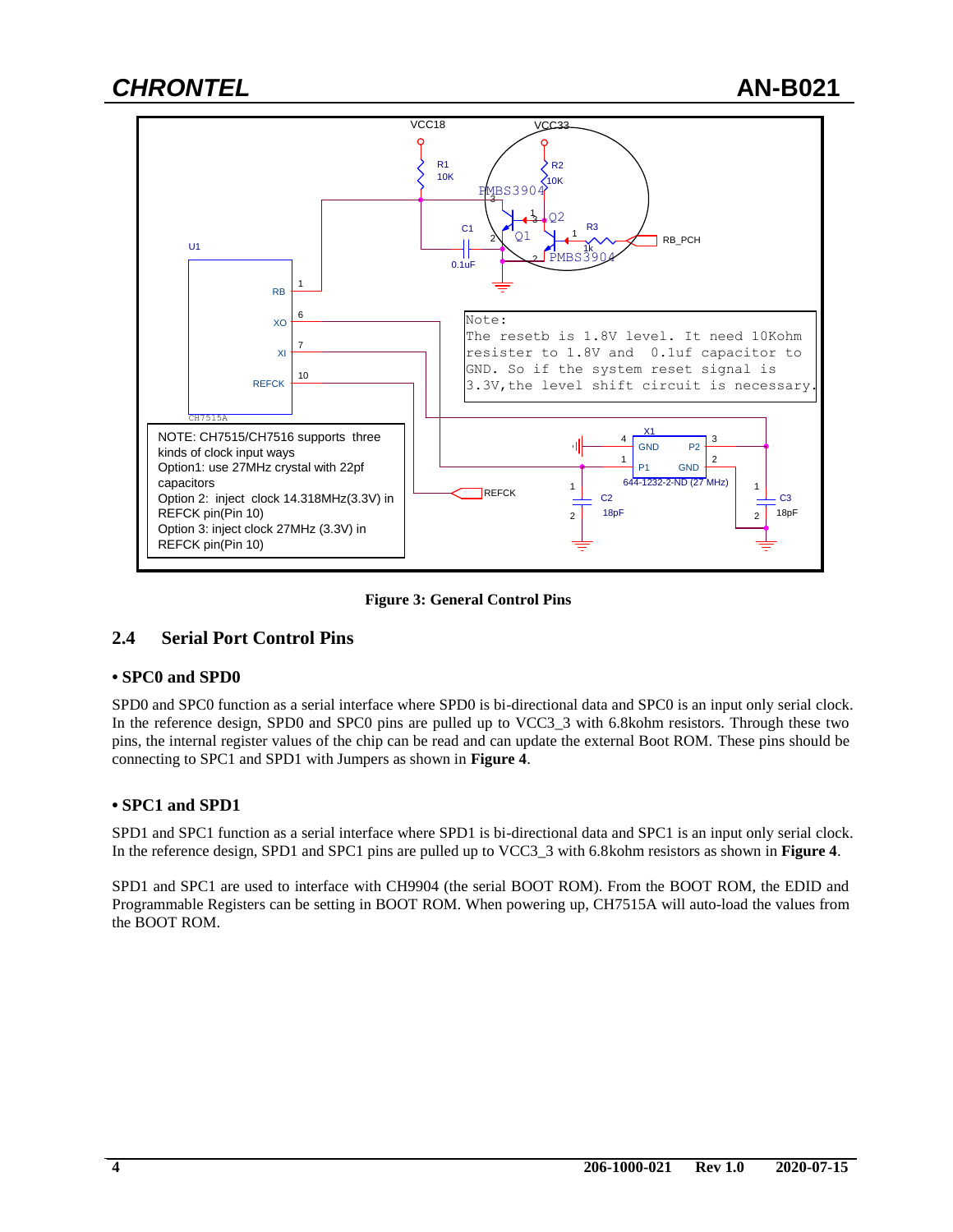

**Figure 4: Serial Port Control**

**Note:**

**1. Pease make sure the Voltage (3.3V) should be given earlier than the DVDD and VDDPLL.**

**2. If the SPC0/SPD0 or AUX channel is used to update the CH9904, the precondition is that MCU firmware must work well. We advise that the customers use IIC/SMBUS to update CH9904 by linking IIC/SMBUS to SPC0 and SPD0**

### **2.5 Display Port Signal Pins**

#### **• RXP/N0, RXP/N1, RXP/N2, RXP/N3**

These pins accept four AC-coupled differential pair signals from the Display Port transmitter.

Since the digital serial data of the CH7515A may be toggled at speeds up to 2.7 GHz, it is strongly recommended that the connection of these video signals between the graphics controller and the CH7515A should be kept as short as possible and be isolated as much as possible from the analog outputs and analog circuitry. For optimum performance, these signals should not overlay the analog power or analog output signals. It is recommended that 5 mils traces should be used in routing these signals. There should be 7 mils spacing between each intra pair. The length for a pair of intra differential signals should be matched within 5 mils. The length for inter pairs should be matched within 10mils. Bend, which is smaller than 45 degrees should be avoided. The AC coupling capacitors for the serial video inputs must be placed close to the GMCH, as shown in **Figure 5**



**Figure 5: CH7515A DispalyPort Main Link Lane Inputs**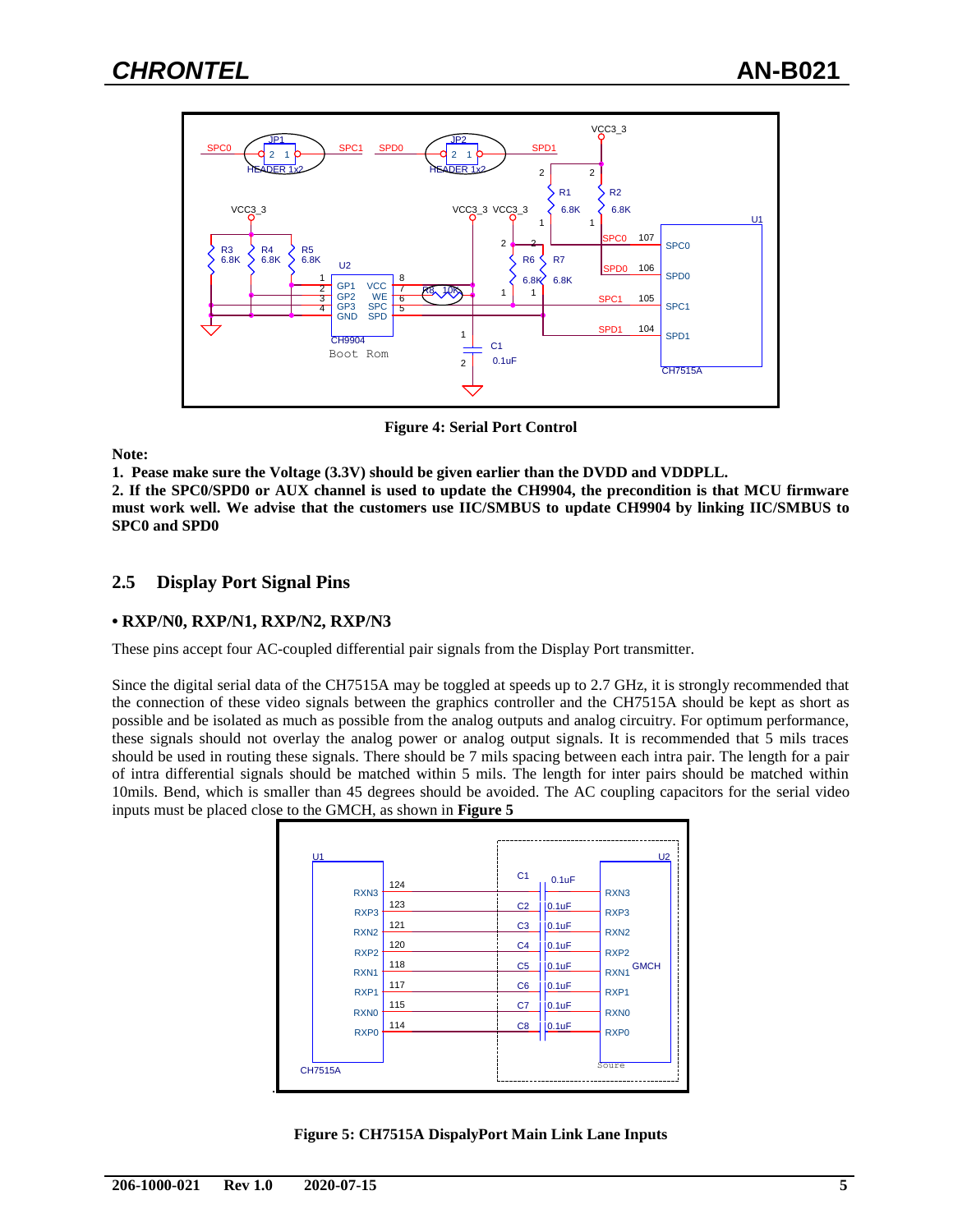# *CHRONTEL* **AN-B021**

#### **• AUXP and AUXN**

These two pins are Display Port AUX channel control that accepts a half-duplex, bi-directional AC-coupled differential signal.

They must have the AC-coupling capacitors, and 100nF capacitors are recommended in this document, as shown in **Figure 6**.

#### **• HPDET**

This output pin indicates whether this device is active or not. It also generates interrupt pulse as defined by Display Port standard. Output voltage is 3.3V. A resistor more than 100K-Ohm should be connected between this pin and GND, as shown in **Figure 6**.



**Figure 6: CH7515A AUX channel and HPDET** 

#### **2.6 LVDS Signal Pins**

#### **• LVDS Outputs (LDxP and LDxN, LCxP and LCxN?)**

The LVDS output signals are LDxP and LDxN. The LVDS is a differential interface with a nominal swing 200mV. The following rules should be applied to the signals:

1. Keep traces as short as possible.

2. Make these traces have 100-ohm differential impedance.

3. Trace widths should be 5 mils.

4. Intra Pair spacing (spacing between the "+" and "-" pairs) should be 7mils.

5. Inter Pair spacing (spacing between one differential pair and another) should be a minimum of 20 mils exclude pin pitch around.

6. Difference in trace lengths between "+" and "-" pairs should be within 5mils.

7. Difference in trace lengths among Inter pairs should be within 10mils.

8. "+" And "-" pairs should be routed in parallel.

#### **2.7 Audio Output**

#### **• IIS**

IIS audio output can be configured through programming CH7515A registers. (Refer to **Figure 7**)

#### **• SPDIF**

For SPDIF output, CH7515A support audio sample frequencies from 32Khz to 192kHz. (Refer to **Figure 7**)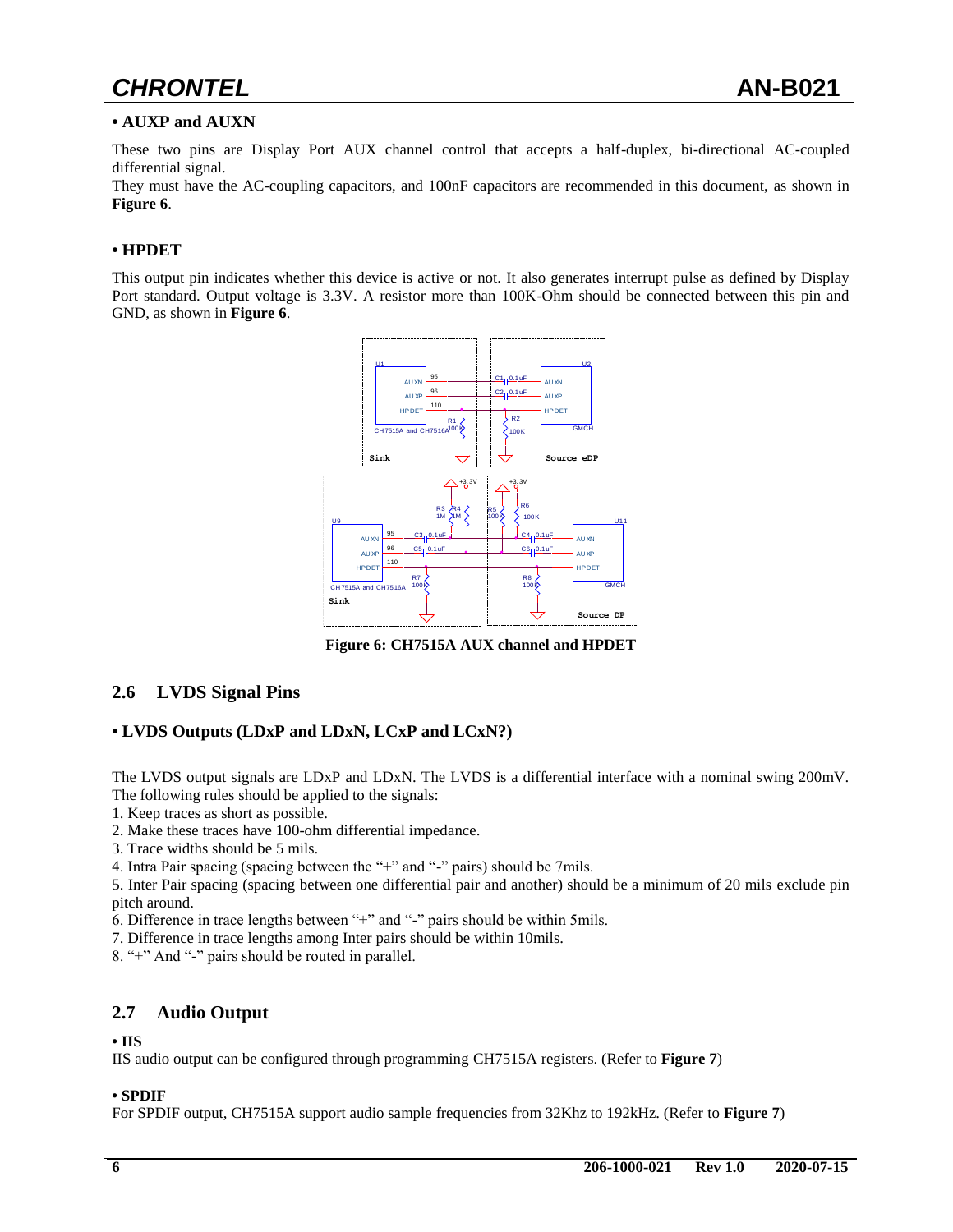

**Figure 7: CH7515A IIS or SPDIF Output Pins**

### **2.8 Other function pins**

#### **• GPIO [0:3]**

These pins are general-purpose input/output. GPIO [0] should be connecting to VDDEN pin with jumper as shown in **Figure 8**.

#### **• BLUP, BLDN**

BLUP is the increase backlight brightness input pin. BLDN is the decrease backlight brightness input pin. Buttons can be placed at these pins to adjust the backlight brightness. Design is shown in **Figure 8**.

#### **• PWRDN**

CH7515A enter into or exits power down state when receiving active low pulse from this pin. The connection is shown in **Figure 8**.

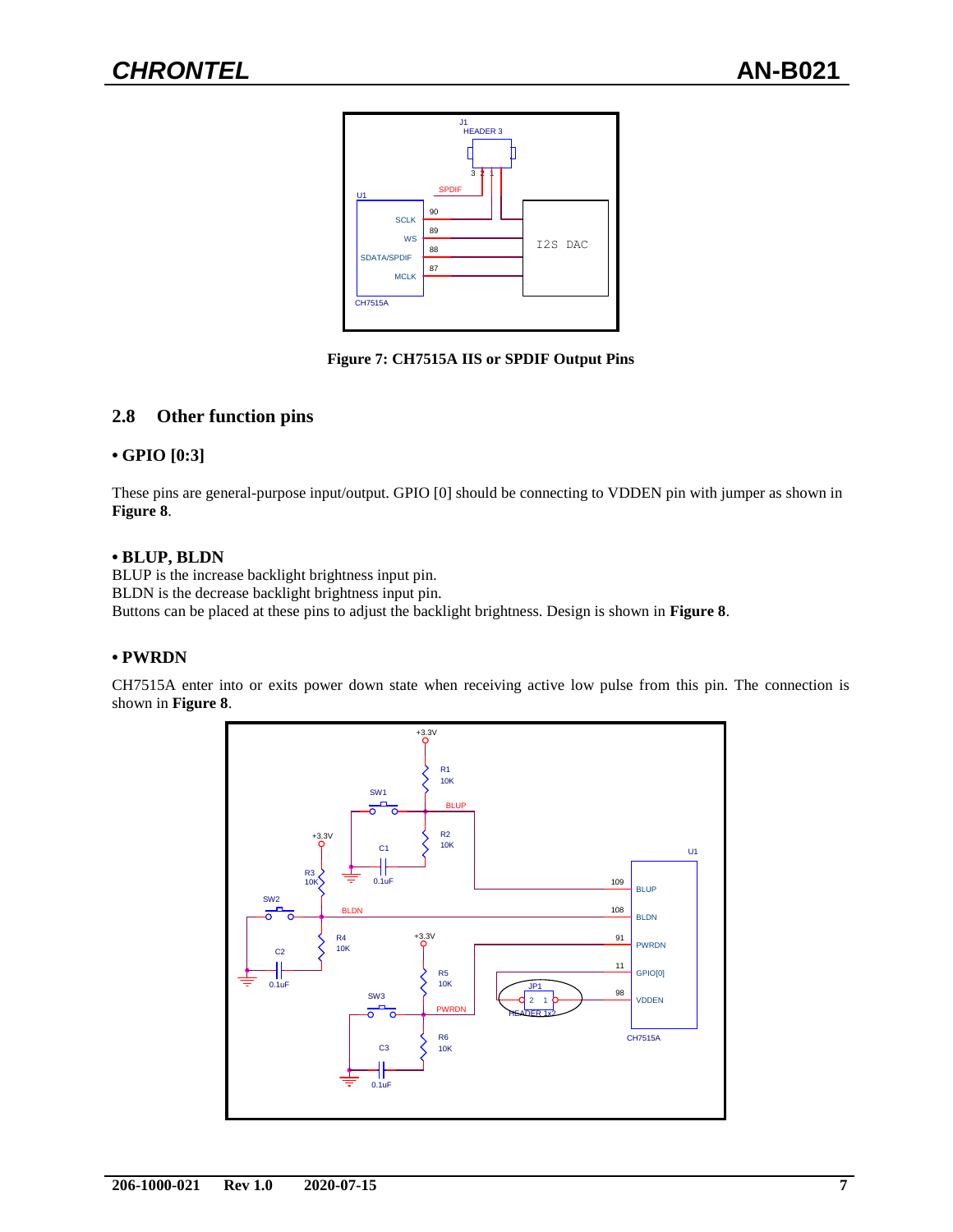#### **Figure 8: BLDN, BLUP, PWRDN and GPIO [0] Connections**

#### **• PSEL [0:2]**

These pins can be used as panel select signals. They can be pulled high or low forming into 8 different combinations. Every combination can match with one panel type. The connection is shown **Figure 9**.



**Figure 9: PSEL [0:2] connections**

#### **Method 1 (default)**

PSEL [2:0] can be connected to high/low level by pull-up/pull-down resistors in CH7515A PCB board; CH7515A can get correct LVDS Panel selection value upon power ON.

#### **Method 2**

PSEL [2:0] can be controlled by other chip's GPIO pins in CH7515A application system.

If the chip controlling CH7515A PSEL [2:0] cannot set expected value before CH7515A finishes loading. Its firmware (typically 150ms after CH7515A power ON), then the controlling chip must reset CH7515A to restart CH7515A Loading BOOT ROM file. It is recommended to reset CH7515A by the controlling chip each time LVDS Panel selection value is changed.

The following figure shows the typical cases to control CH7515A PSEL [2:0] by other chip.

**Case1** is the right loading case. The PSEL pins can keep stable values in 150ms after the reset signal is given to CH7515A RB pin

**Case2** is the wrong loading case. The PSEL pins cannot keep stable values in 150ms after the reset signal is given to CH7515A RB pin. So the RB signal must be given again. The RB pulse width is recommended be larger than 10ms.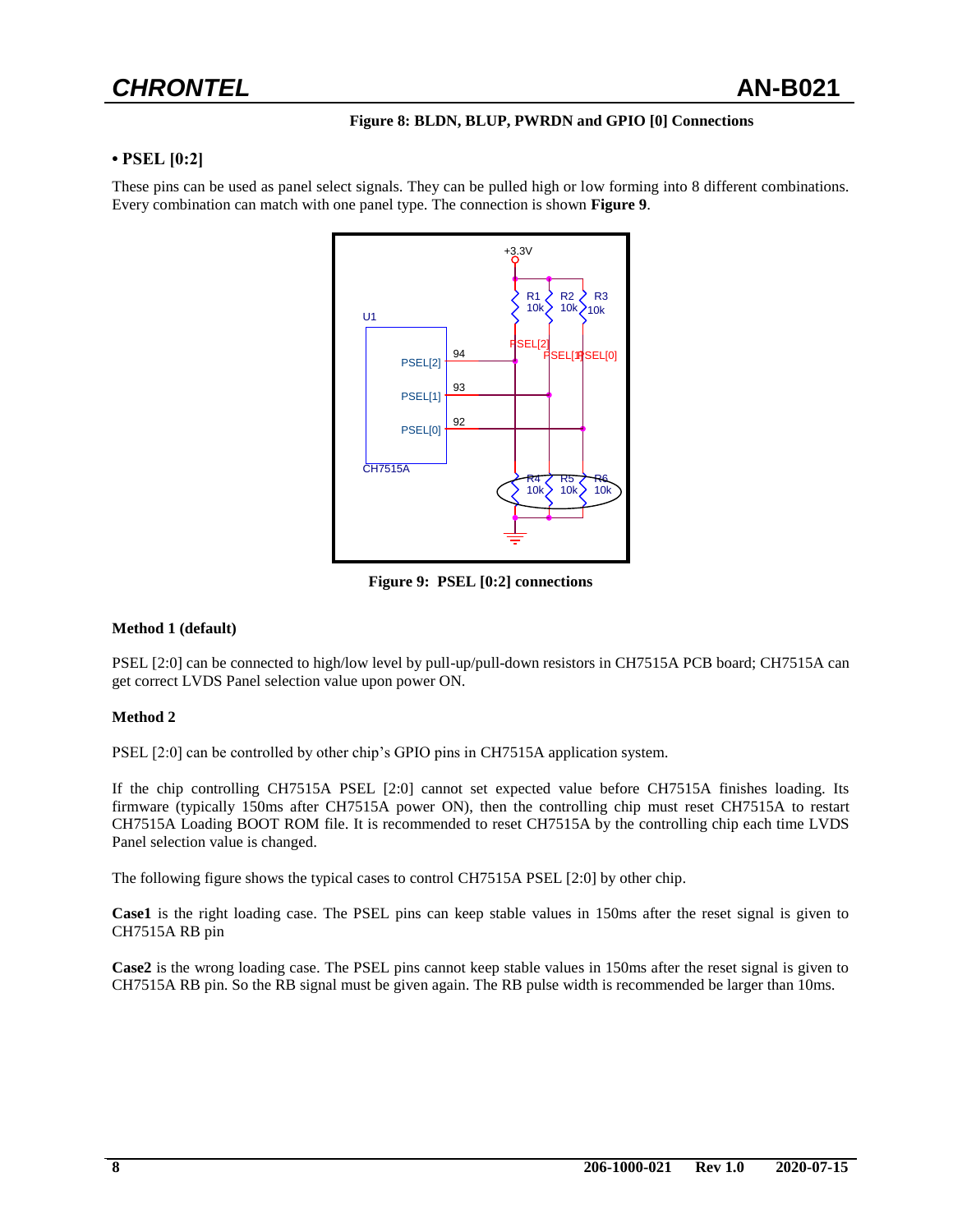

Case 2: CH7515A PSEL [2:0] cannot settle before it starts loading LVDS configurations

#### **Figure 10: Typical cases to control CH7515A PSEL [2:0] by host chip**

#### **Note:**

**1. The PSEL pins must keep stable values in 150ms after the RB signal is given to CH7515A RB pin. Otherwise, a reset signal must be given again.** 

**2. All the case2 must be finished before VBIOS works. Otherwise, some BIOS pictures will be lost.**

#### **• PWM\_OUT**

The output Frequency from PWM\_OUT can be up to 400 KHz. Its duty cycle rang is from 0% to 100%. Or this signal can use PWM bypass mode way to output PWM signal. The voltage level is 3.3V. The detail information can be reference to datasheet.

#### **• PWM\_IN**

PWM\_IN has two work modes: Bypass mode and Duty Cycle Multiplication with AUX CH mode.

In bypass mode, the input frequency to PWM\_IN can be up to 1MHz.In Duty Cycle Multiplication with AUX CH mode, the input frequency to PWM\_IN can be up to 50 KHz. Despite in which mode, the voltage level is 3.3V.



**Figure 11: PWM Control connections**

#### **• Reserved**

Reserved pin (pin 2) should be left open in the application.

#### **2.9 Important Design Considerations**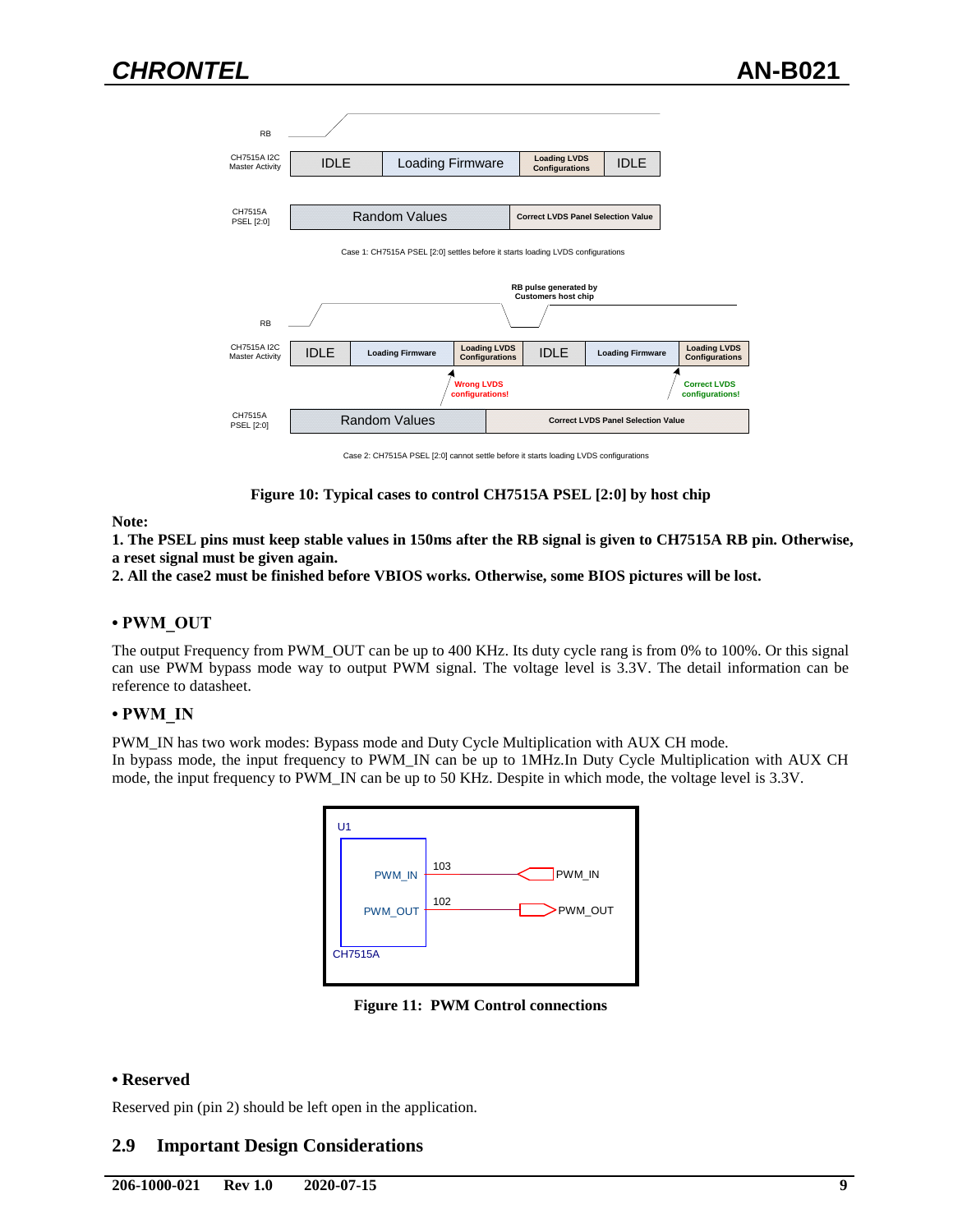#### **(Panel power, backlight power, pull-up voltage)**

#### **• LVDS Power**

Close attention must be paid to the power supplied to the LVDS backlight and the LVDS panel. Power requirements may differ from panel to panel. Please check the panels' power and backlight voltage specifications. BLL\_EN, BLR\_EN and VDDEN of the CH7515A can be used as control signal to turn on the power to the LVDS backlight and the LVDS logic circuitry.

#### **2.10 Thermal Exposed Pad Package**

The CH7515A are available in 128-pin TQFP package with thermal exposed pad package. The advantage of the thermal exposed pad package is that the heat can be dissipated through the ground layer of the PCB more efficiently. When properly implemented, the exposed pad package provides a means of reducing the thermal resistance of the CH7515A.

Careful attention to the design of the PCB layout is required for good thermal performance. For maximum heat dissipation, the exposed pad of the package should be soldered to the PCB as shown in **Figure 12.**



 **Figure 12: Cross-section of exposed pad package**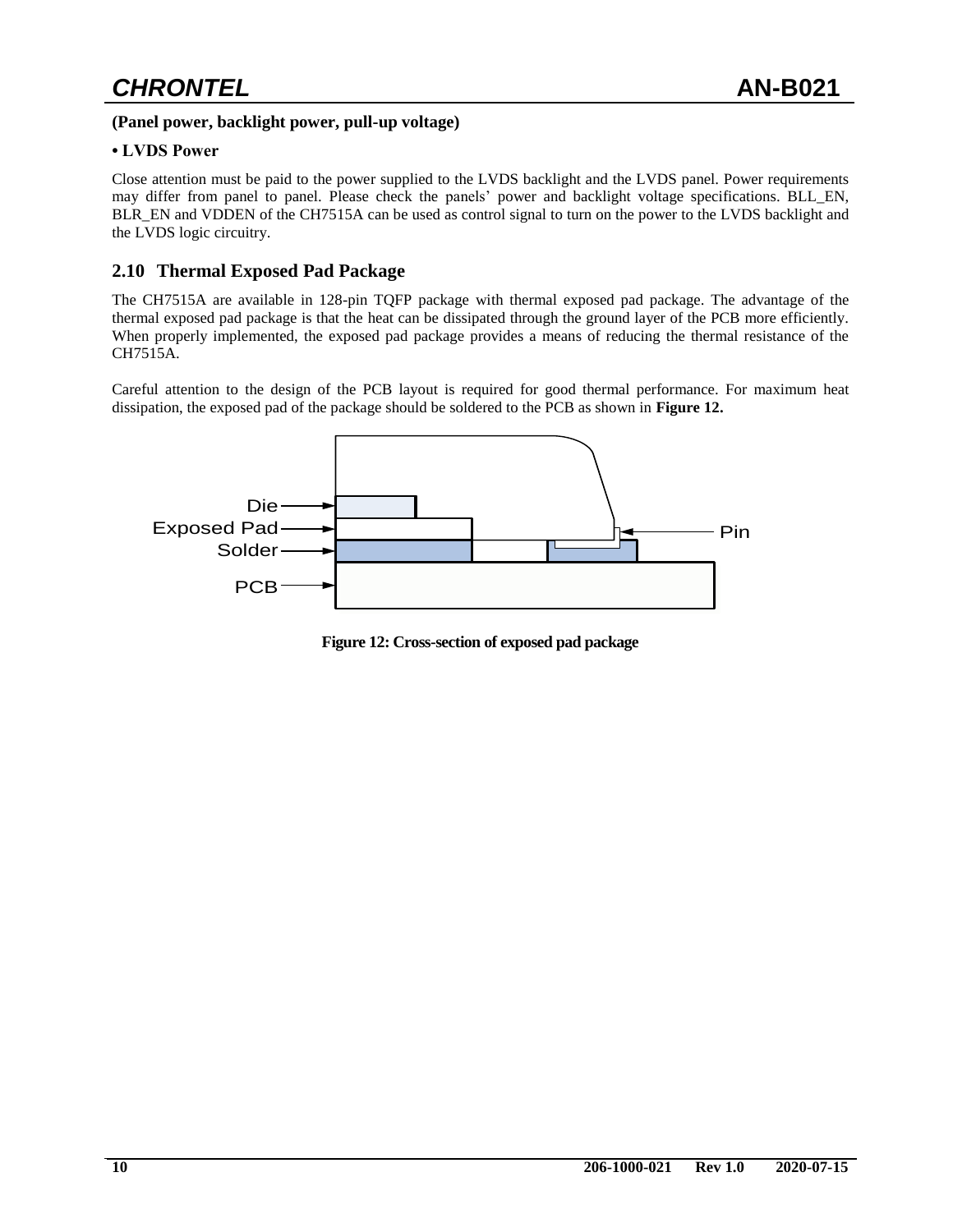# 3.0 **REFERENCE DESIGN EXAMPLE**

The following schematics are to be used as a CH7515A PCB design example only. It is not a complete design. Those who are seriously doing an application design with the CH7515A and would like to have a complete reference design schematic, which should contact Applications within Chrontel, Inc.

### **3.1 Schematics of Reference Design Example**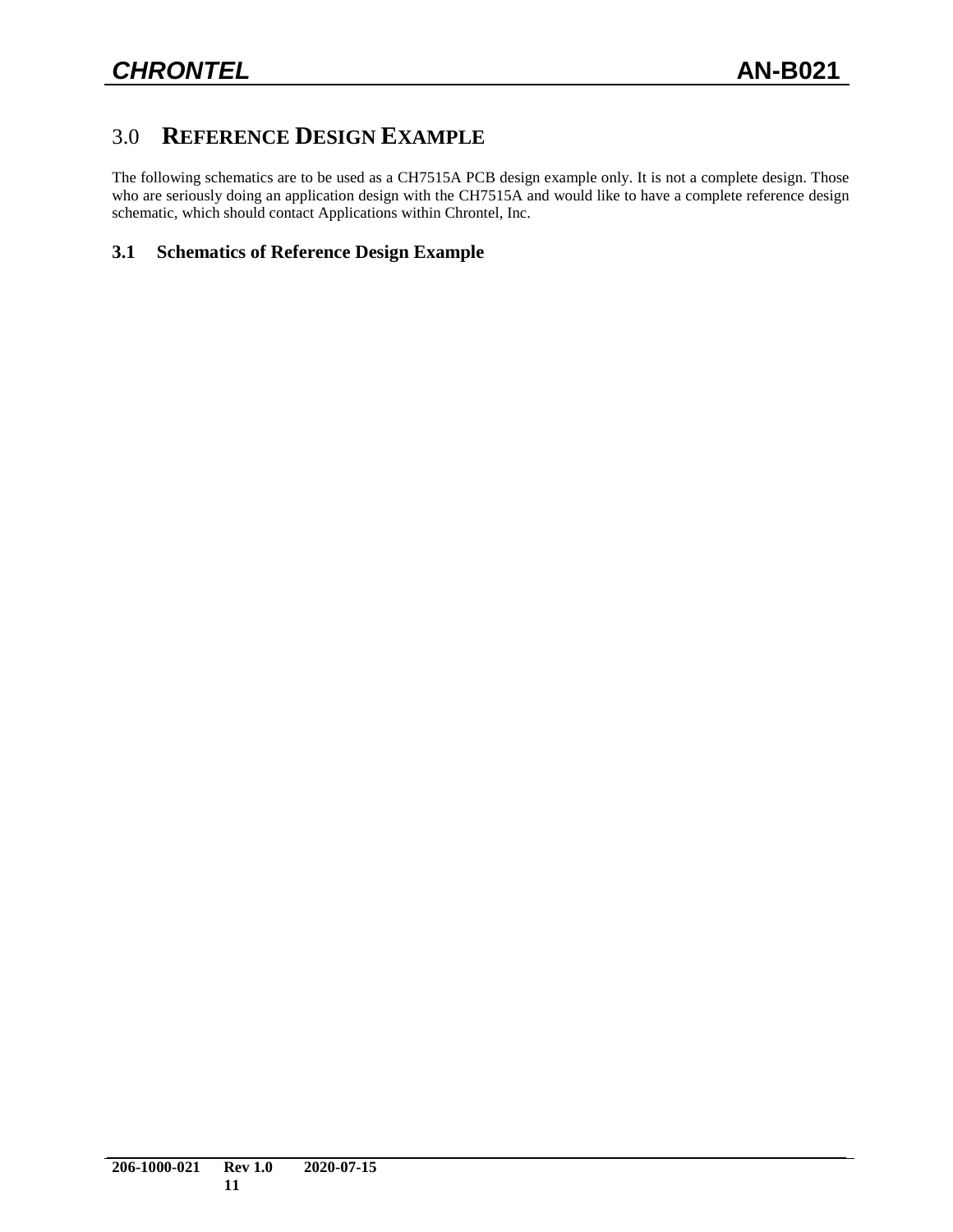

**Figure 13: CH7515A Reference schematic**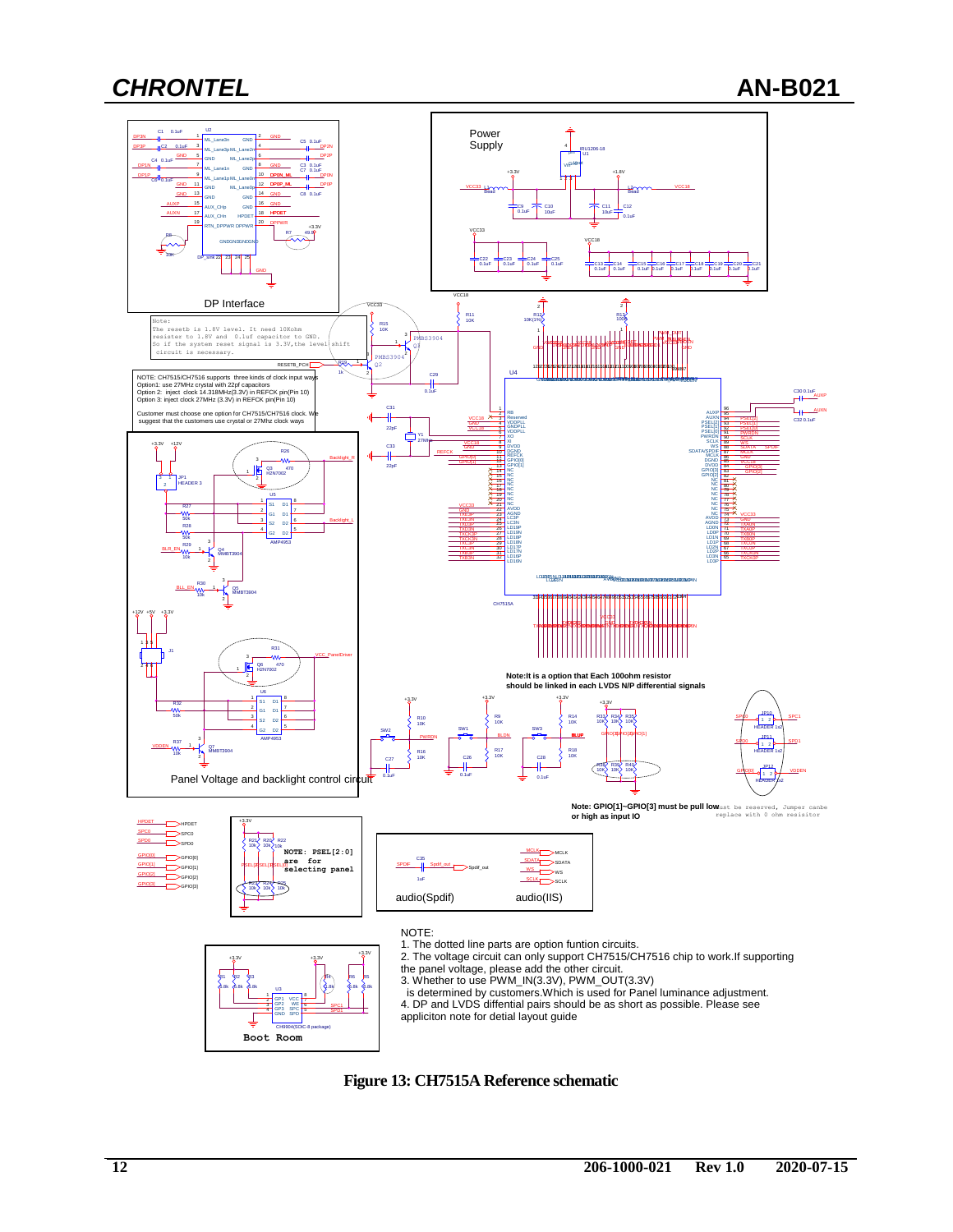## 3.2 **Reference Board Preliminary BOM**

### **Table 2: CH7515A Reference Design BOM List**

| Item           | Quantity       | Reference                                                    | Part            |
|----------------|----------------|--------------------------------------------------------------|-----------------|
| $\mathbf{1}$   | 29             | C1, C2, C3, C4, C5, C6, C7, C8, C9, C12, C13, C14, C15, C16, | 0.1uF           |
|                |                | C17, C18, C19, C20, C21, C22, C23, C24, C25, C26, C27, C28,  |                 |
|                |                | C29, C30, C32                                                |                 |
| $\overline{2}$ | $\overline{2}$ | C10, C11                                                     | 10uF            |
| $\overline{3}$ | $\overline{2}$ | C31, C33                                                     | 22pF            |
| 4              | 1              | C <sub>35</sub>                                              | 1uF             |
| $\overline{5}$ | 1              | JP1                                                          | Header 3        |
|                | 3              | JP10, JP11, JP12                                             | Header 2        |
| 6              | $\mathbf{1}$   | J <sub>1</sub>                                               | Header 3x2      |
| 7              | $\overline{2}$ | L1, L2                                                       | Bead            |
| $\overline{8}$ | $\overline{2}$ | Q1, Q2                                                       | <b>PMBS3904</b> |
| $\overline{9}$ | $\overline{2}$ | Q3, Q6                                                       | 2N7002          |
| 10             | 3              | Q4, Q5, Q7                                                   | <b>MMBT3904</b> |
| 11             | 5              | R1, R2, R3, R5, R6                                           | 6.8K            |
| 12             | $\mathbf{1}$   | R <sub>4</sub>                                               | 1.8K            |
| 13             | 1              | R7                                                           | 49.9            |
| 14             | 24             | R8, R9, R10, R11, R14, R15, R16, R17, R18, R20, R21, R22,    | 10K             |
|                |                | R23, R24, R25, R29, R30, R33, R34, R35, R37, R38, R39, R40   |                 |
| 15             | $\mathbf{1}$   | R12                                                          | 10K 1%          |
| 16             | 1              | R13                                                          | 100K            |
| 17             | 1              | R <sub>19</sub>                                              | 1K              |
| 18             | $\overline{2}$ | R <sub>26</sub> , R <sub>31</sub>                            | 470             |
| 19             | 3              | R27, R28, R32                                                | 49.9K           |
| 20             | 3              | SW1, SW2, SW3                                                | P8058ss-ND      |
| 21             | 1              | U <sub>1</sub>                                               | IRU1206-18      |
| 22             | $\mathbf{1}$   | U <sub>2</sub>                                               | DP Sink         |
| 23             | $\mathbf{1}$   | U <sub>3</sub>                                               | CH9904          |
| 24             | $\mathbf{1}$   | U <sub>4</sub>                                               | <b>CH7515A</b>  |
| 25             | $\overline{2}$ | U5, U6                                                       | AMP4953         |
| 26             | 1              | Y1                                                           | 27M             |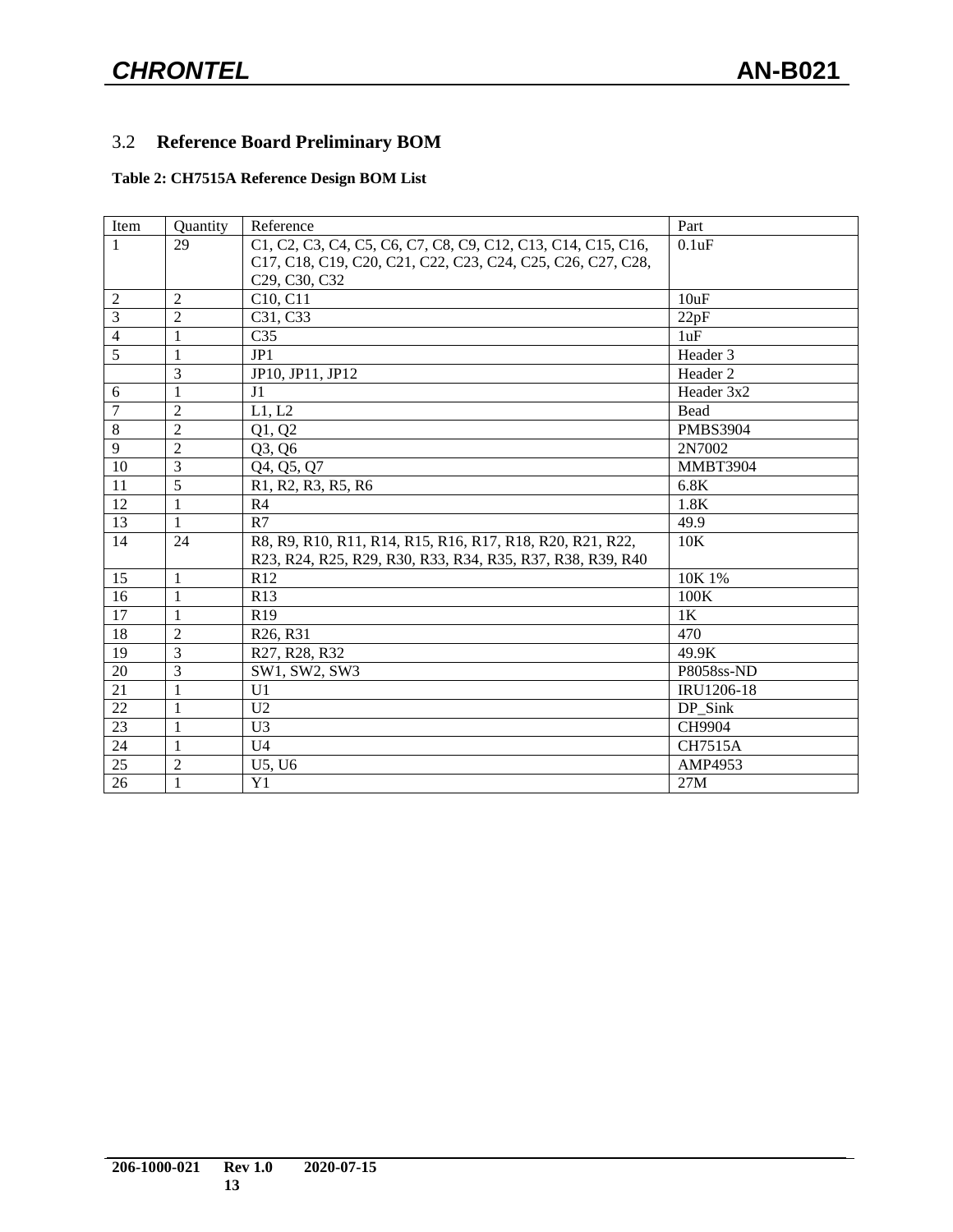# **4.0 REVISION HISTORY**

**Table 3: Revisions**

| $Rev.$ # | Date       | <b>Section</b> | <b>Description</b>             |
|----------|------------|----------------|--------------------------------|
|          |            |                |                                |
| 0.1      | 02/01/2013 | All            | Initial release                |
| 0.2      | 05/16/2013 | 2.4            | Modify Boot Rom to CH9904      |
| 0.3      | 10/17/2014 | 2.3            | Modify crystal name            |
|          |            | 2.4            | Modify SPC0 and SPD0 schematic |
|          |            | 2.5            | Modify Aux schematic           |
|          |            | 2.6            | Modify LVDS rules              |
|          |            | 2.8            | Modify GPIO [0] schematic      |
|          |            | 3.1            | Modify reference schematic     |
| 0.4      | 12/19/2017 | 2.1            | Modify the GND pin             |
| 1.0      | 07/15/2020 | All            | Remove CH7216A                 |